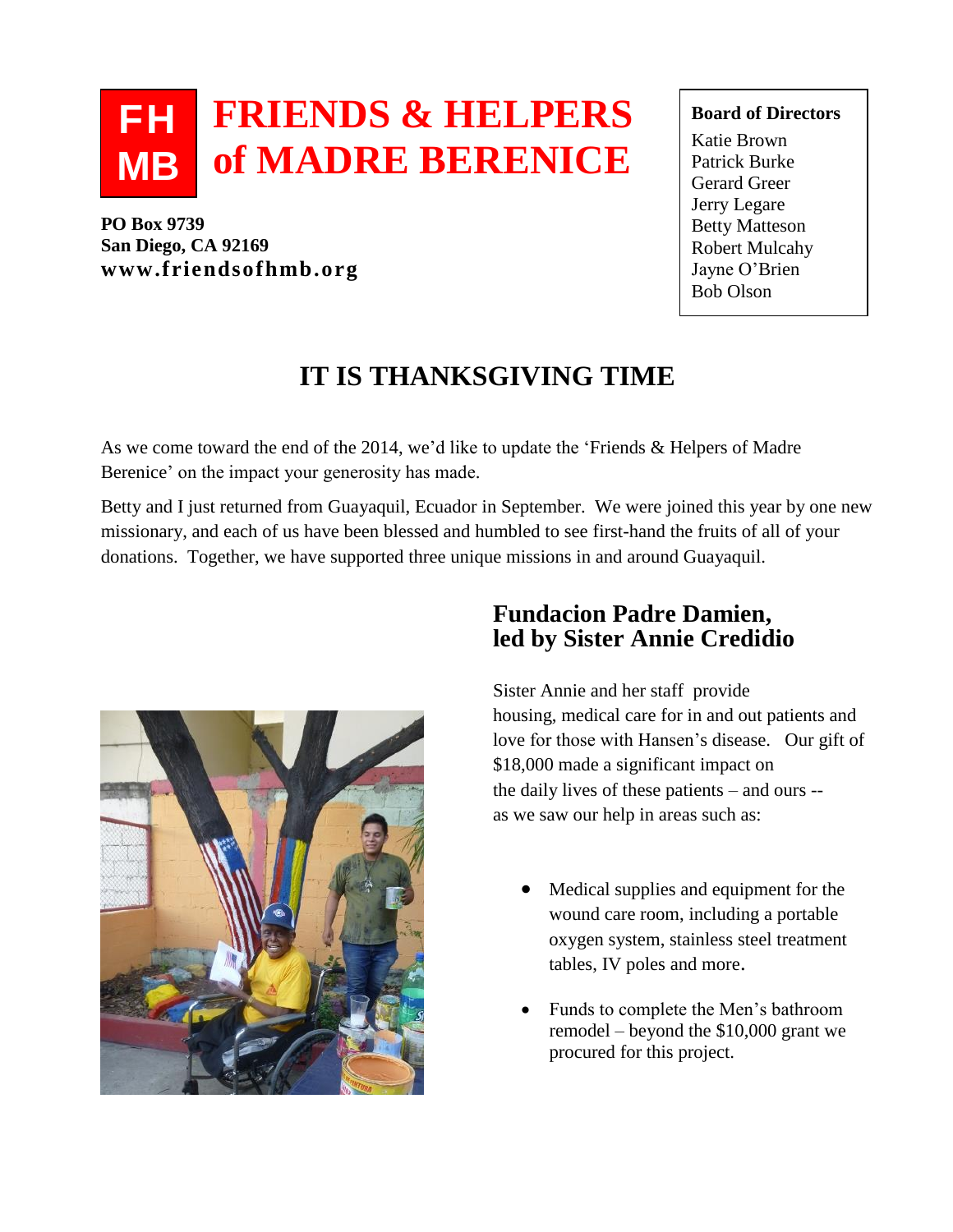- Paint for outdoor patio, the many benches and the Chapel, as well as potting soil to enhance the men's garden area and a patio glider for the women's garden area.
- Assistance for a Hansen's patient to put in a well on his new property enabling him to live there and run a small business to support his family.
- Assistance to Sr. Luz who works in the countryside where Hansen's is so prevalent. She works to identify and support children and adults who have symptoms of the disease, and provides medical and nutritional assistance to the families. (NB-Sr. Luz is a former Hansen's patient herself).
- Provided funding for one week's operation at Damien House including food, salaries, utilities, maintenance, etc.

## **Parish of Jesu Cristo Pan de Vida and Escuela Julio Matevello, led by Missionary Father PJ Hughes**

Father PJ Hughes, a missionary with the St. James Society, has been leading a faith community of 4 churches and an expanding K-7 school for the past five years. We provided \$14,500 and many joyous volunteer hours in support of this mission. Our support specifically provided:



- Scholarships for 35 students @ \$200 each, including their uniforms.
- Three computers for the computer lab plus two donated laptop computers. (NB. FHMB has provided 11 of the 13 computers the school has – all in the past 4 years)
- Funds for the government required annual bonus check (paid May1, 2014) for 10 teachers @ \$350 each
- \$1,000 cash to be used as needed toward the government required December bonus for the teachers
- Classroom supplies including: books, stickers, scissors, glue, colored pencils, pencils, pens, rulers, etc.
- Sport shoes for 25 children, as well as a volley ball and other sports balls
- Religious items including catechism workbooks, books for students and teachers,  $\&$ Mass supplies
- Fiesta for all the students –juice and bread. This was primarily funded by collections from St. Brigid's CCD classes